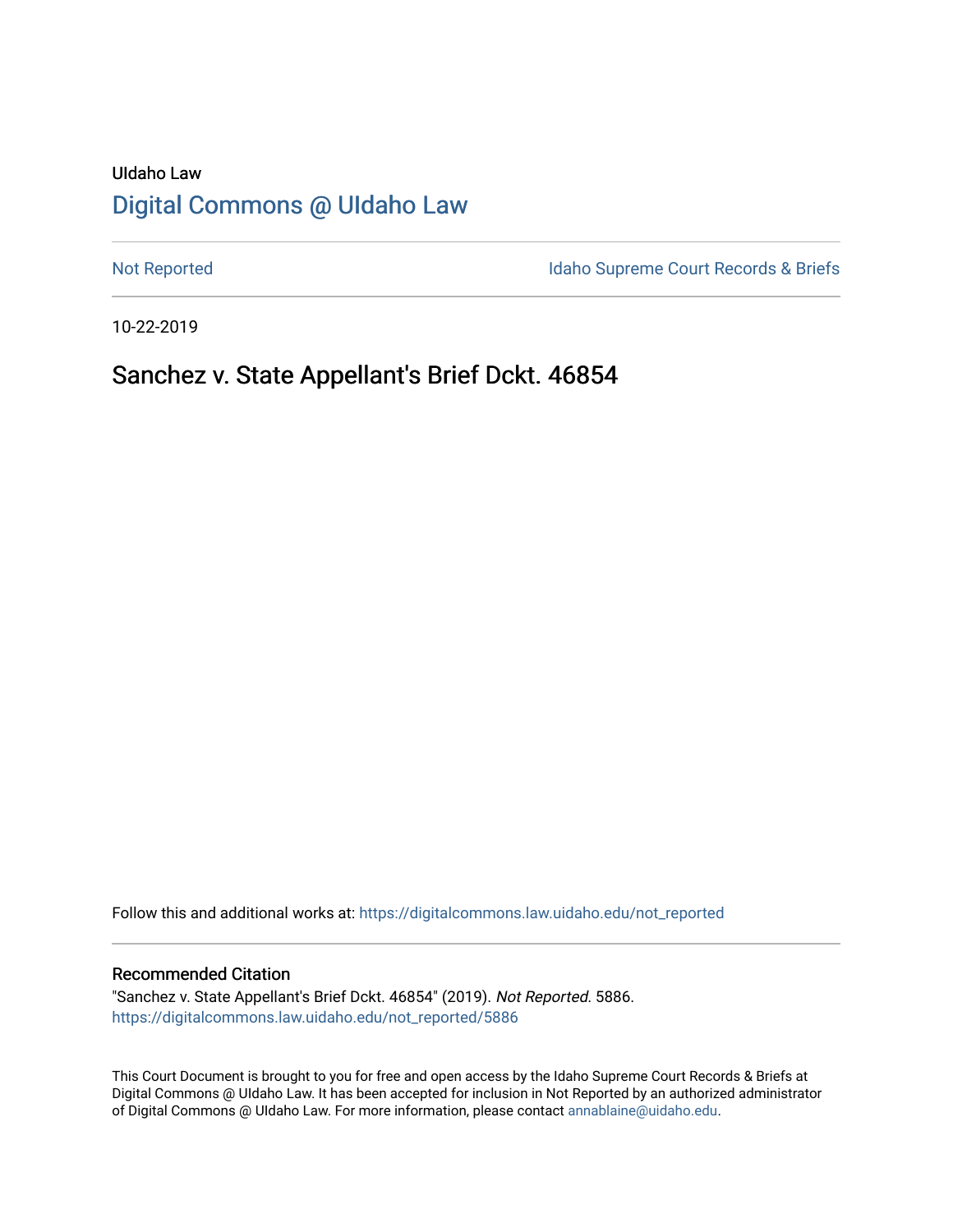Electronically Filed 10/22/2019 8:39 AM Idaho Supreme Court Karel Lehrman, Clerk of the Court By: Brad Thies, Deputy Clerk

### IN THE SUPREME COURT OF THE STATE OF IDAHO

| <b>MICHAEL ANTHONY</b> |                          |
|------------------------|--------------------------|
| SANCHEZ,               |                          |
|                        | NO. 46854-2019           |
| Petitioner-Appellant,  |                          |
|                        | <b>KOOTENAL COUNTY</b>   |
| v.                     | NO. CV28-18-9328         |
|                        |                          |
| <b>STATE OF IDAHO,</b> | <b>APPELLANT'S BRIEF</b> |
|                        |                          |
| Respondent.            |                          |
|                        |                          |
|                        |                          |

### BRIEF OF APPELLANT

## APPEAL FROM THE DISTRICT COURT OF THE FIRST JUDICIAL DISTRICT OF THE STATE OF IDAHO, IN AND FOR THE COUNTY OF KOOTENAI

HONORABLE JOHN T. MITCHELL District Judge

**ERIC D. FREDERICKSEN**  State Appellate Public Defender I.S.B. #6555

**SALLY J. COOLEY**  Deputy State Appellate Public Defender **I.S.B.** #7353 322 E. Front Street, Suite 570 Boise, Idaho 83702 Phone:(208)334-2712 Fax: (208) 334-2985 E-mail: documents@sapd.state.id.us

**ATTORNEYS FOR PETITIONER-APPELLANT**  KENNETH K. JORGENSEN Deputy Attorney General Criminal Law Division P.O. Box 83720 Boise, Idaho 83720-0010 (208) 334-4534

ATTORNEY FOR RESPONDENT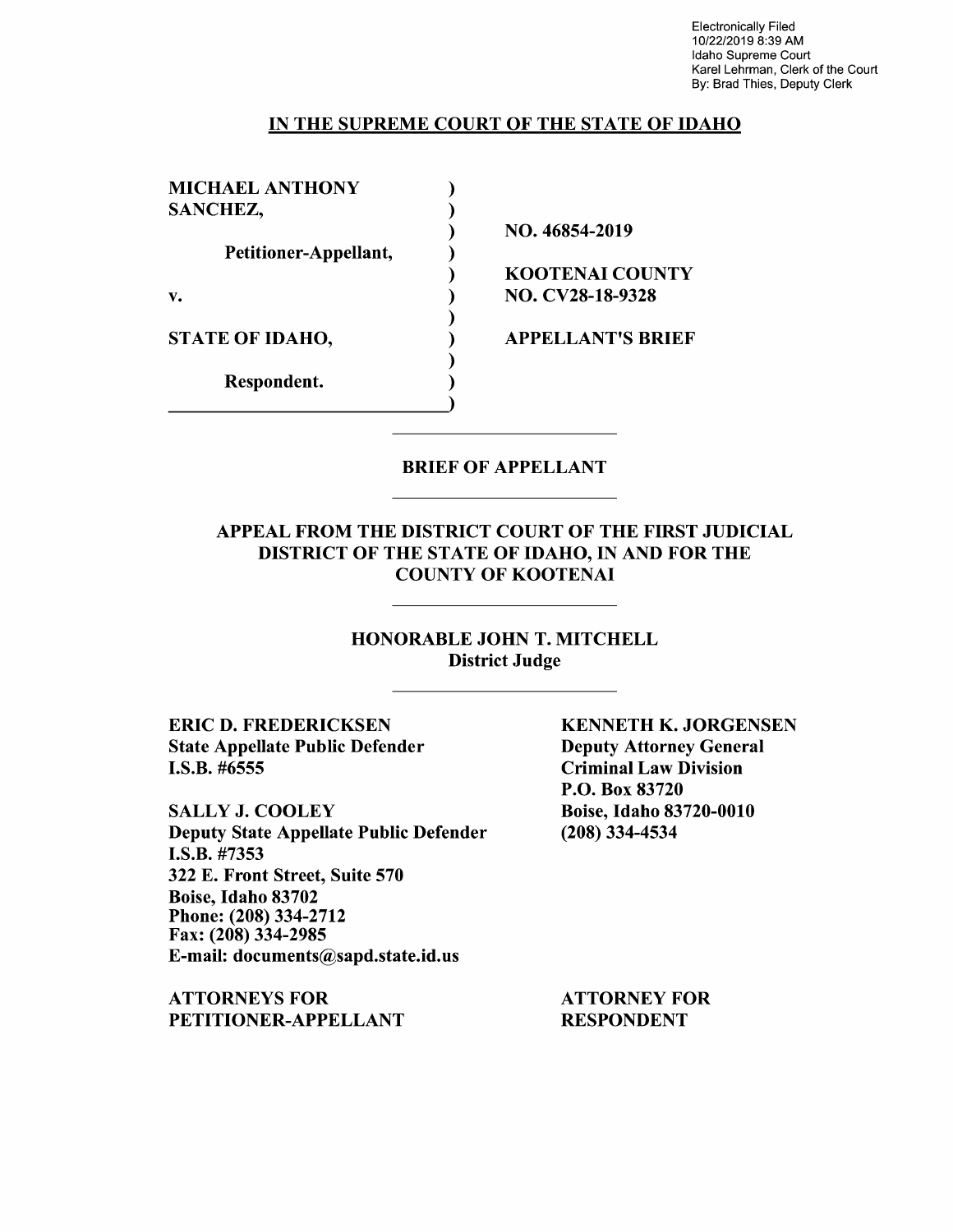# **TABLE OF CONTENTS**

# PAGE

| Statement of the Facts and                                                                                                                                                                                                                                  |
|-------------------------------------------------------------------------------------------------------------------------------------------------------------------------------------------------------------------------------------------------------------|
|                                                                                                                                                                                                                                                             |
|                                                                                                                                                                                                                                                             |
| The District Court Erred In Dismissing Mr. Sanchez's Post-Conviction<br>Petition Where His Claim That Trial Counsel Was Ineffective For Failing<br>To Present Certain Mitigating Evidence At The Disposition/Sentencing                                     |
|                                                                                                                                                                                                                                                             |
| B. The District Court Erred In Dismissing Mr. Sanchez's Post-Conviction<br>Petition Where The Claim That Trial Counsel Was Ineffective For<br>Failing To Present Certain Mitigating Evidence At The<br>Disposition/Sentencing Hearing Was Timely Filed From |
|                                                                                                                                                                                                                                                             |
|                                                                                                                                                                                                                                                             |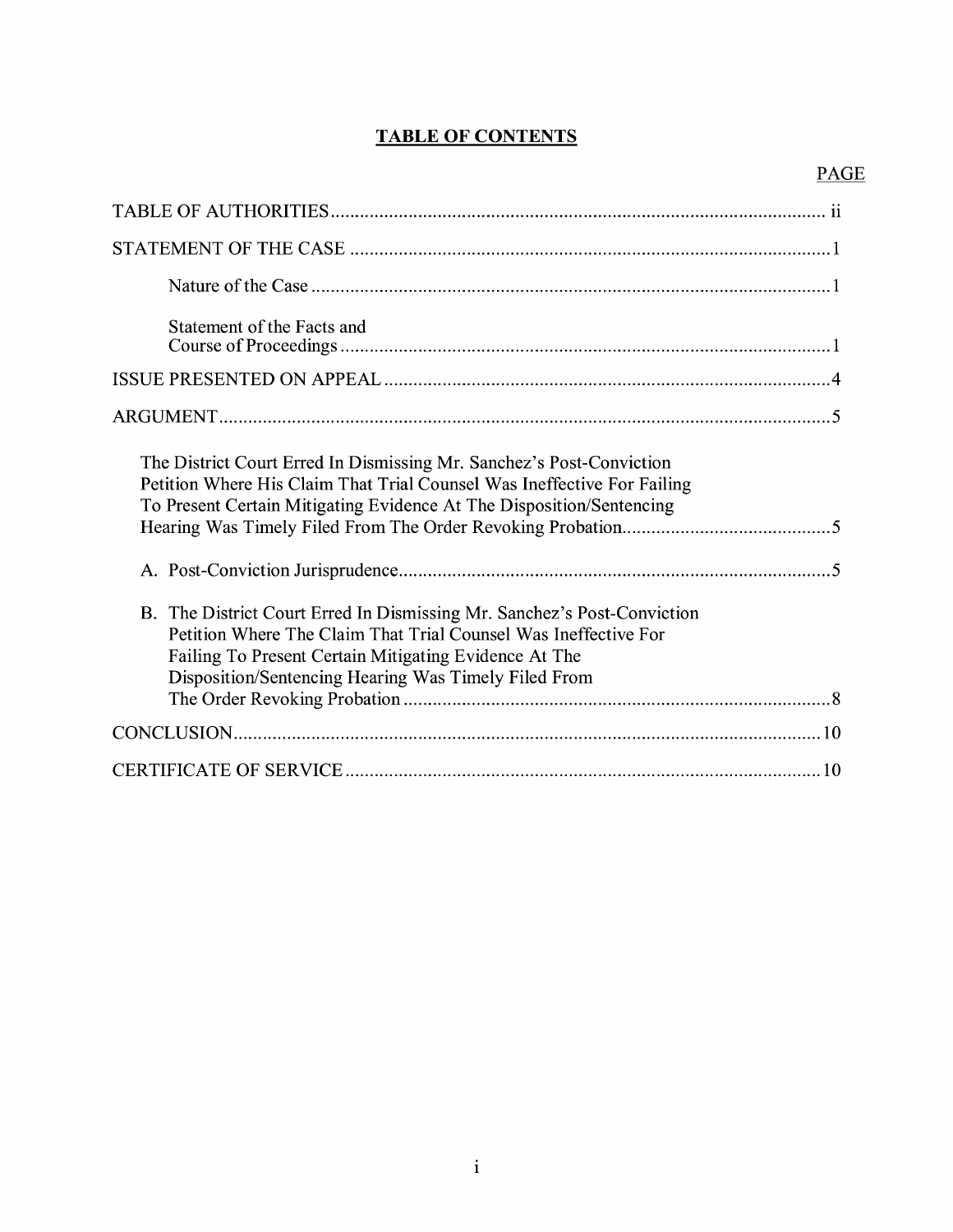# **TABLE OF AUTHORITIES**

## Cases

| State v. Sanchez, No. 45058, Unpublished Opinion No. 642 (Ct. App. Nov. 9, 2017) 1 |
|------------------------------------------------------------------------------------|
|                                                                                    |
|                                                                                    |

## **Statutes**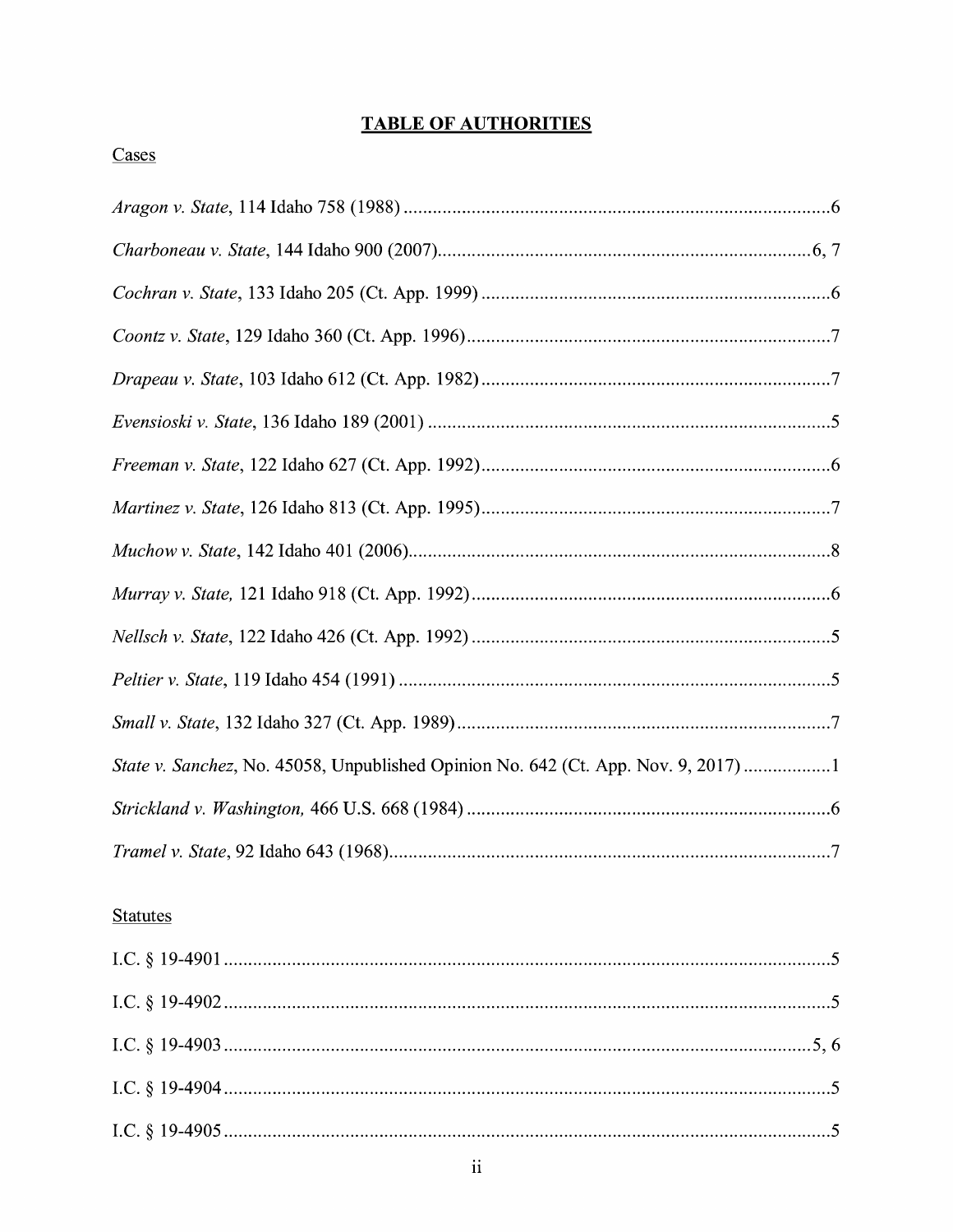# Rules

# **Additional Authorities**

|--|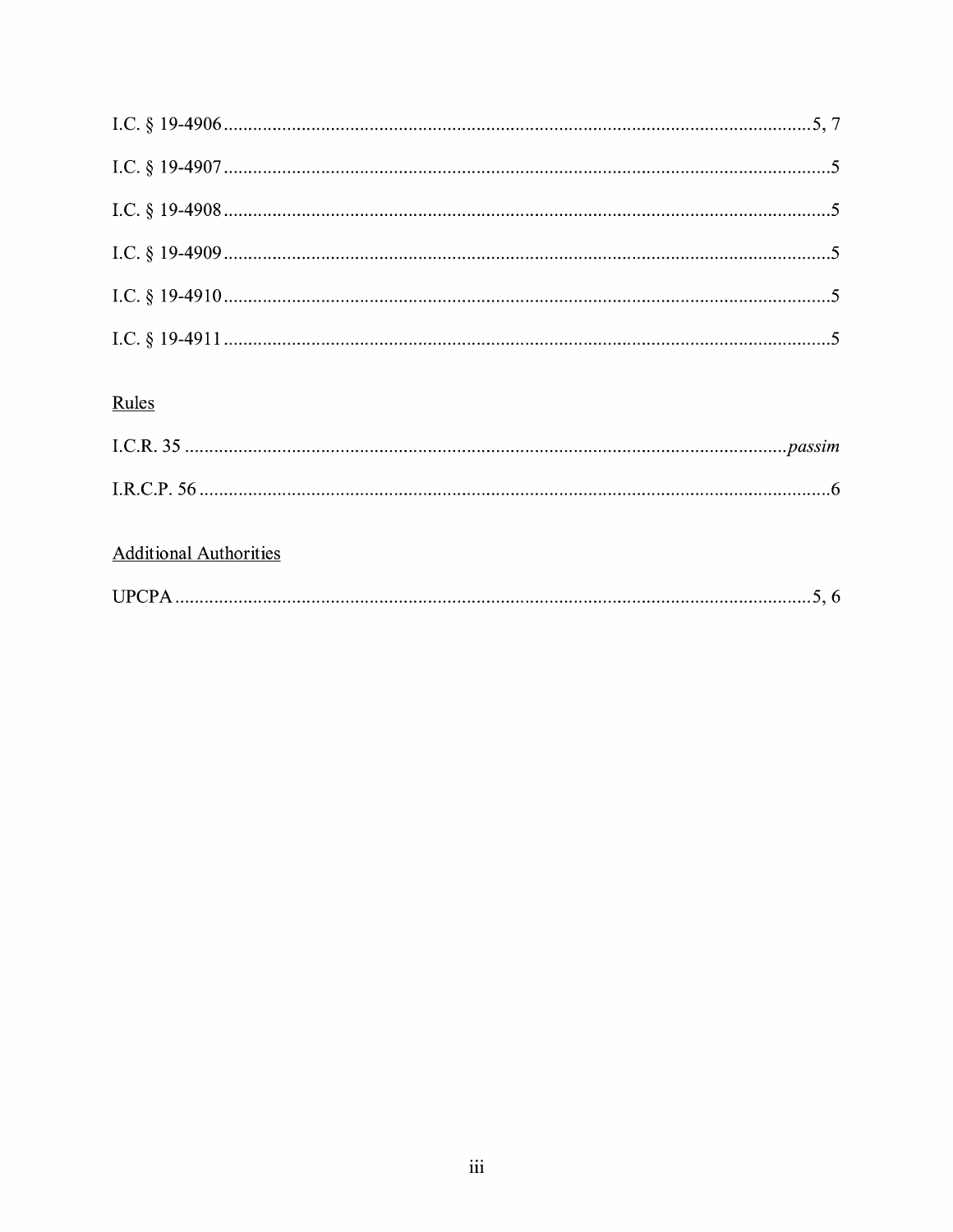#### STATEMENT OF THE CASE

#### Nature of the Case

Michael Anthony Sanchez appeals from the district court's Judgment summarily dismissing his Petition for Post-Conviction Relief. The district court dismissed Mr. Sanchez's petition, finding his petition was only timely from the denial of his successive I.C.R. 35 motion. (Tr., p.8, Ls.13-19.) However, the Petition was timely from a separate order revoking probation, which was not noticed as a basis for dismissal by the State or the district court. Further, Mr. Sanchez's claims regarding the disposition hearing were never addressed by the State or the district court. The district court erred in summarily dismissing the Petition because the notice of the basis for dismissal concerned only the I.C.R. 35 denial, and the Petition was timely from the order revoking probation.

### Statement of Facts and Course of Proceedings

Michael Anthony Sanchez pied guilty to two counts of robbery, one count of burglary, and one count of grand theft in Kootenai County case number CRF-2013-23775. (R., pp.31, 36.) He was sentenced on June 11, 2014, to an aggregate sentence of thirty years, with fifteen years fixed, with the district court retaining jurisdiction. (R., pp.31, 36.) After a period of retained jurisdiction, the district court placed Mr. Sanchez on probation. (R., p.36.) After Mr. Sanchez admitted to violating some of the terms and conditions ofhis probation, the district court revoked probation. (R., pp.36-37.) Mr. Sanchez filed an I.C.R. 35 motion seeking leniency, but the district court denied the motion. (R., p.37.) Mr. Sanchez appealed from the order revoking probation, but the Court of Appeals affirmed the district court's decision. *(State v. Sanchez,* No. 45058, Unpublished Opinion No. 642 (Ct. App. Nov. 9, 2017); R., pp.36-37.) A remittitur was issued on December 5, 2017. (R., p.29.)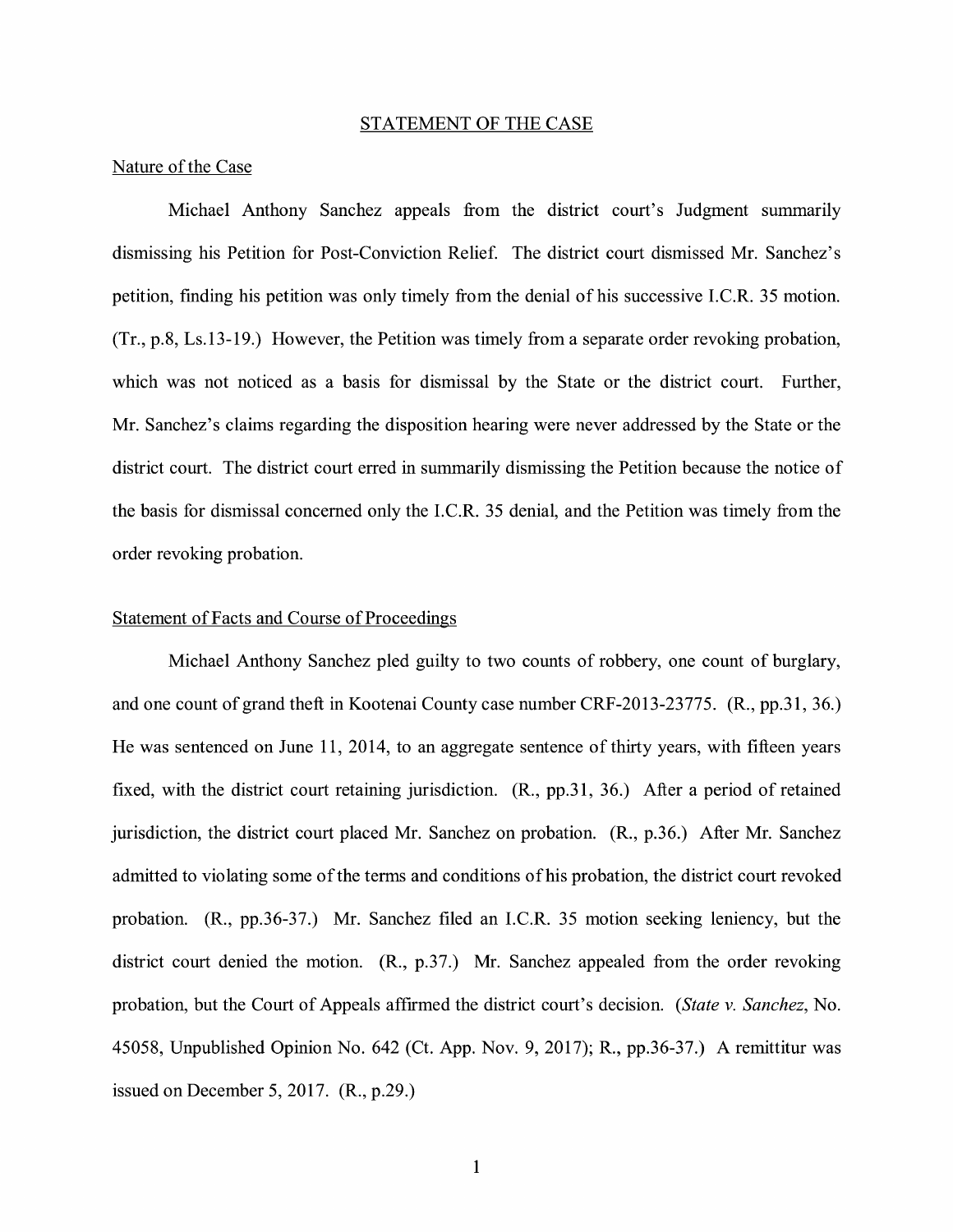On December 5, 2018, Mr. Sanchez filed a Petition seeking Post Conviction Relief (R., pp.5-20.) In his Petition, Mr. Sanchez asserted that he should be granted post-conviction relief because his trial attorney was ineffective for failing to file an appeal as requested, failing to file a motion to disqualify the judge, inducing Mr. Sanchez to plead guilty, and by failing to file a motion to change the venue. **(R.,** pp.7-20.) Mr. Sanchez asserted that he wrote multiple letters to his trial counsel, asking him to introduce mitigating evidence at his sentencing/disposition hearing; however, trial counsel did not tell the court this mitigating information and instead remained silent. **(R.,** pp.15-16.) The mitigating evidence was that: (1) he was a first-time father and this would have a positive effect on his future behavior; (2) prison programming was insufficient, because he needed a much more structured drug and alcohol program such as the Port of Hope; (3) he was a productive citizen in the community as he was paying taxes and was employed; (4) he had community support—persons who were ready to verbalize their support.  $(R., pp.15-16.)$ 

The district court appointed counsel to assist Mr. Sanchez. (R., p.2.) The State filed its Answer on December 24, 2018. (R., pp.21-24.) The State filed a motion for summary disposition and supporting affidavit, in which it asserted that the Petition was only timely from the remittitur of the appeal of the denial of client's second I.C.R. 35 motion on May 22, 2017. (R., pp.25-43.) The motion sought summary dismissal because the Petition was untimely from the entry of the underlying sentence on June 12, 2014. (R., p.40.) The State referenced the remittitur it attached to the affidavit, but concluded "[t]his remittitur, though, applies solely to the appeal of this Court's denial of Petitioner's second I.C.R. 35 motion on May 22, 2017." (R., pp.40-41.) The State's affidavit in support of its motion for summary disposition attached the Idaho Court of Appeals' unpublished decision affirming the decision revoking Mr. Sanchez's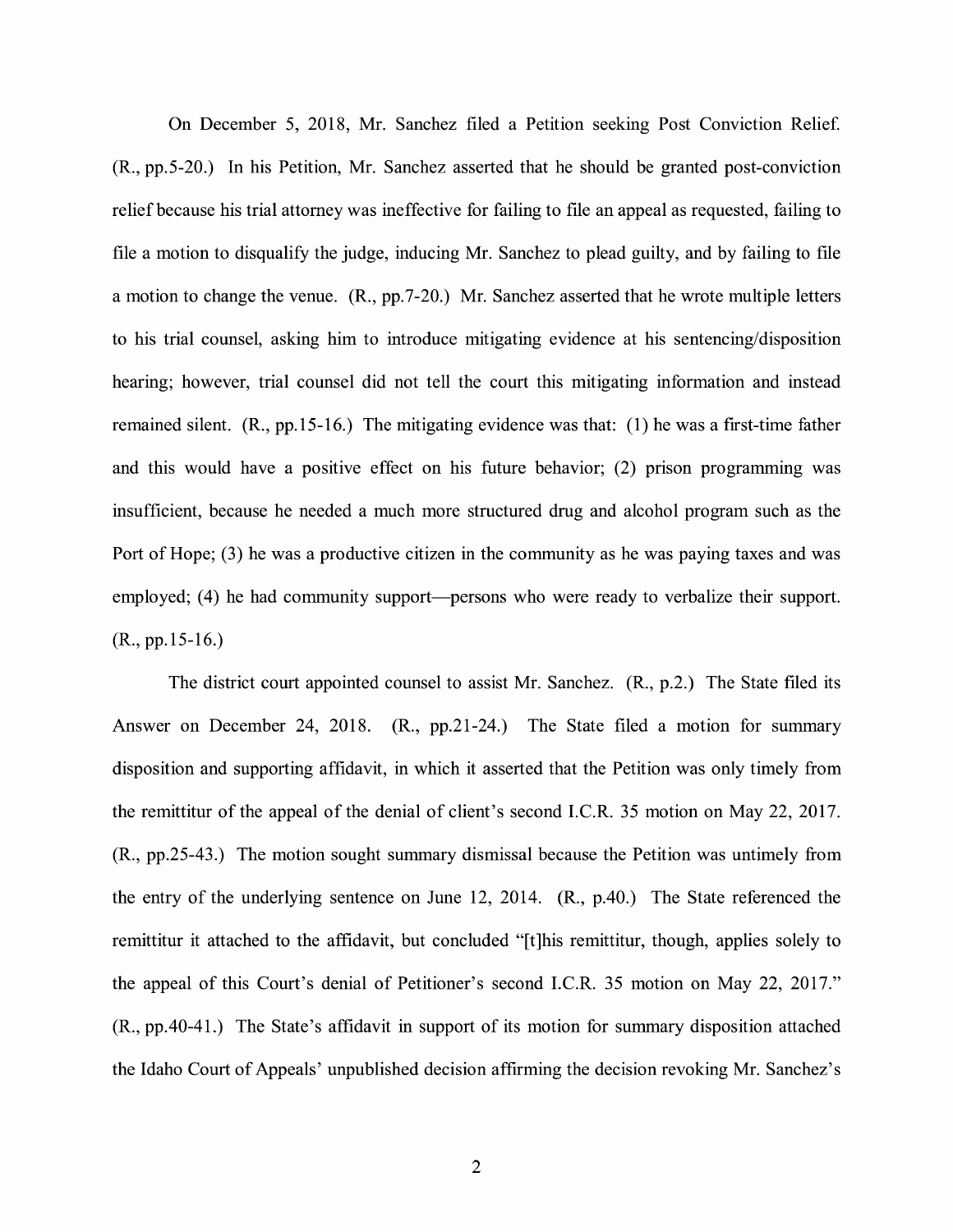probation and the remittitur. (R., pp.25-37.) The State also asserted that Mr. Sanchez failed to show prejudice where "he has not, and cannot, demonstrate the likelihood of success as to any I.C.R. 35 motion." (R., p.42.) Appointed counsel did not respond to the State's motion for summary disposition. (R., p.3.) After the State filed a reply in support of its motion for summary disposition, the district court held a summary dismissal hearing. (R., pp.44-48.)

At the hearing, the State asserted that the only claim the post-conviction was timely from was the denial of the second Rule 35 motion. (Tr., p.5, Ls.8-13.) Mr. Sanchez's attorney agreed that this post-conviction was timely from the successive Rule 35 motion. (Tr., p.6, L.21 – p.8,

L.3.) The district court granted the motion for summary dismissal, ruling:

Right now the only thing that is even potentially still alive is the denial of the successive Rule 35, and the only evidence that I have is the Declaration of Michael A. Sanchez in Support of Post-Conviction Relief, Page 2, Paragraph, I guess, 13 is applicable. "My trial counsel did refuse to do as I requested him to do on multiple occasions," so it's not really specific, but I suppose that ifl view it in context with Paragraph ... 14, "Trial counsel did willfully mess up my Rule 35 two times. I believe it was intentional. I also believe that he refused to do as I requested because he was prejudiced against me."

That doesn't get to the point that Ms. Payne argued that Mr. Sanchez allegedly  $d$ didn't  $-$  didn't want Mr. Pierce, his attorney at the time, to file a Rule 35 at the time of sentencing when he was sent on his retained. I don't have any evidence of that. There's nothing in the petition. There's nothing in the declaration. And  $I -$ I do find that even if there was, the *Strickland* standard has in no way been met; neither an allegation, let alone any sort of proof that the attorney's performance fell below an objective standard, and a demonstration of actual prejudice, so that's the only thing that's even possibly alive, and I think it's appropriate for summary dismissal, and the other issues are all untimely.

(Tr., p.8, L.13 – p.9, L.15.) The district court entered a final Judgment on March 5, 2019.

**(R.,** pp.51-52.)

Mr. Sanchez filed a Notice of Appeal timely from the district court's Judgment summarily dismissing his Petition. **(R.,** pp.53-56.)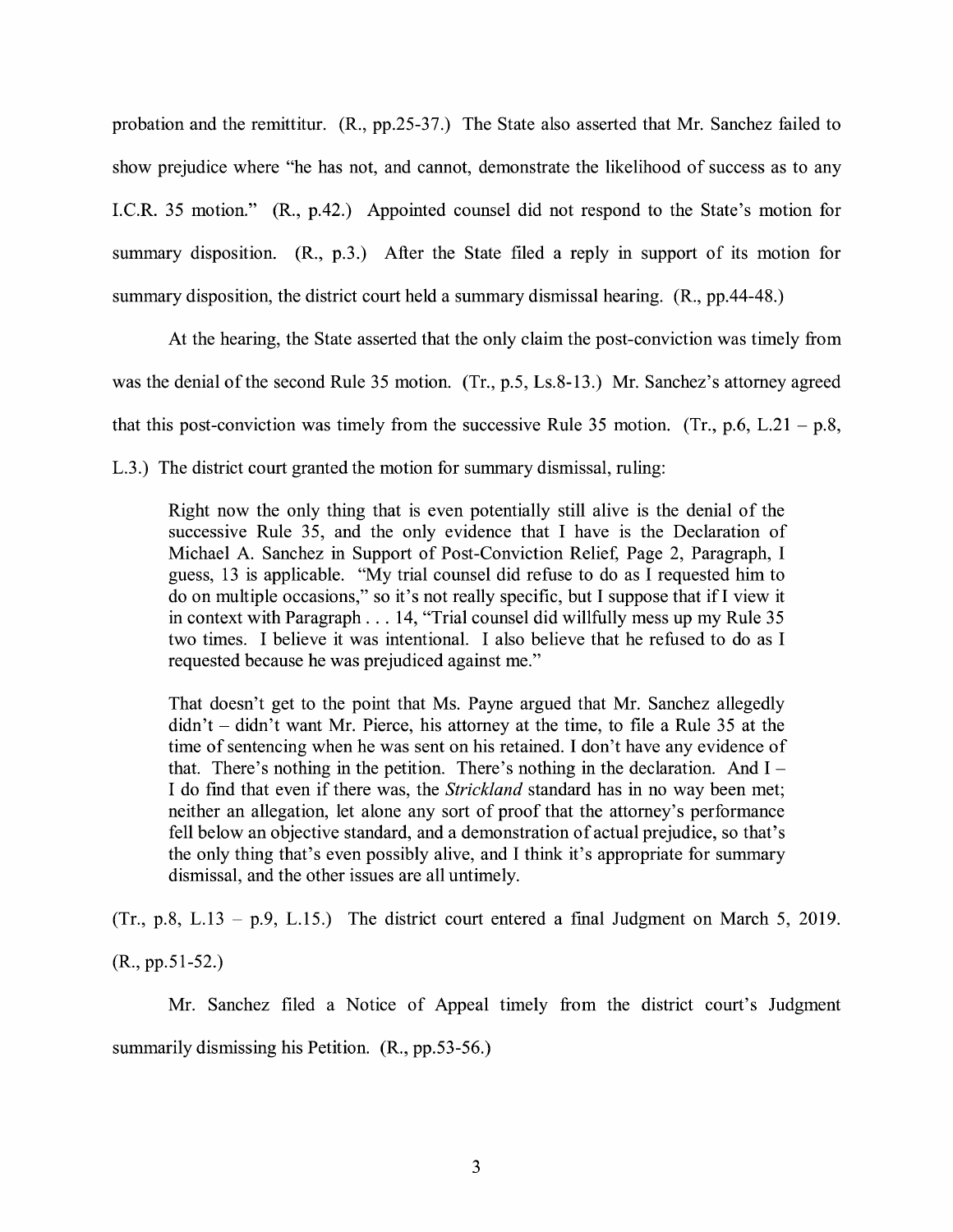# ISSUE

Did the district court err in dismissing Mr. Sanchez's Post-Conviction Petition?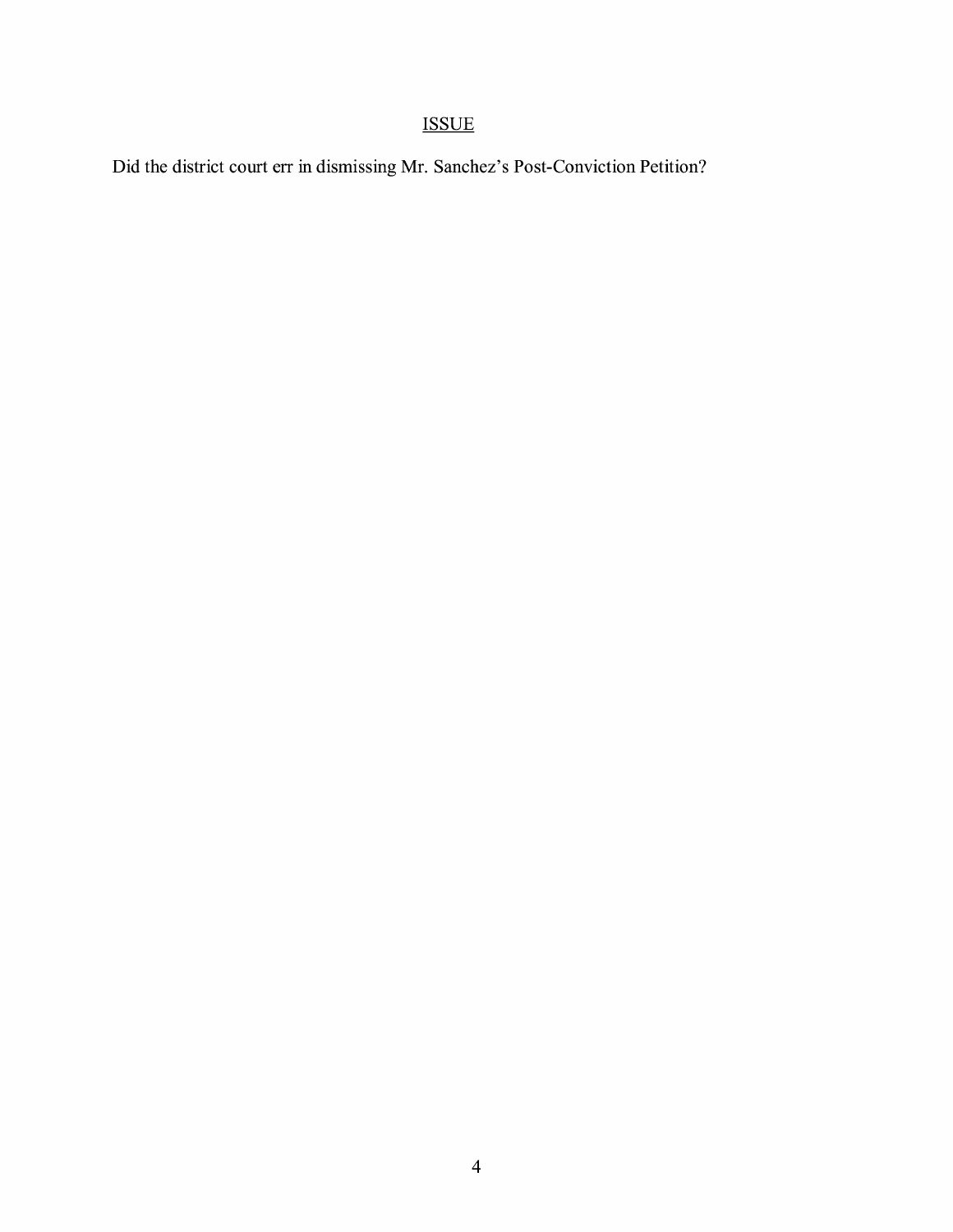#### ARGUMENT

## The District Court Erred In Dismissing Mr. Sanchez's Post-Conviction Petition Where His Claim That Trial Counsel Was Ineffective For Failing To Present Certain Mitigating Evidence At The Disposition/Sentencing Hearing Was Timely Filed From The Order Revoking Probation

Mr. Sanchez established that issues of material fact existed as to his assertion that his trial counsel was ineffective for failing to present mitigating information at the disposition/ sentencing hearing, before the district court revoked Mr. Sanchez's probation. In support of his claims, Mr. Sanchez submitted evidence in the form of a sworn affidavit. There was no evidence submitted which controverted Mr. Sanchez's claims. Both the State and the district court addressed an entirely different basis for dismissal—the successive Rule 35 motion—and Mr. Sanchez's Petition was dismissed solely on those grounds. As such, the basis for dismissal failed to address the claims timely from the order revoking probation and Mr. Sanchez certainly should have been allotted an evidentiary hearing on these claims.

### A. Post-Conviction Jurisprudence

In an appeal from post-conviction proceedings, the appellate court will exercise free review of the district court's application of the relevant law to the facts. *Nellsch v. State,* 122 Idaho 426, 434 (Ct. App. 1992) (citations omitted). The review of "a district court's construction and application of a statute, the Uniform Post-Conviction Procedure Act (UPCPA), is a matter of free review." *Evensioski v. State,* 136 Idaho 189, 190 (2001) (citations omitted).

A Petition for Post-Conviction Relief is separate and distinct from the underlying criminal action which led to the petitioner's conviction. *Peltier v. State,* 119 Idaho 454, 456 (1991). It is a civil proceeding governed by the Uniform Post-Conviction Procedure Act *(hereinafter,* UPCPA) (LC. §§ 19-4901 to 4911), and the Idaho Rules of Civil Procedure. *Peltier*, 119 Idaho at 456. Because it is a civil proceeding, the petitioner must prove his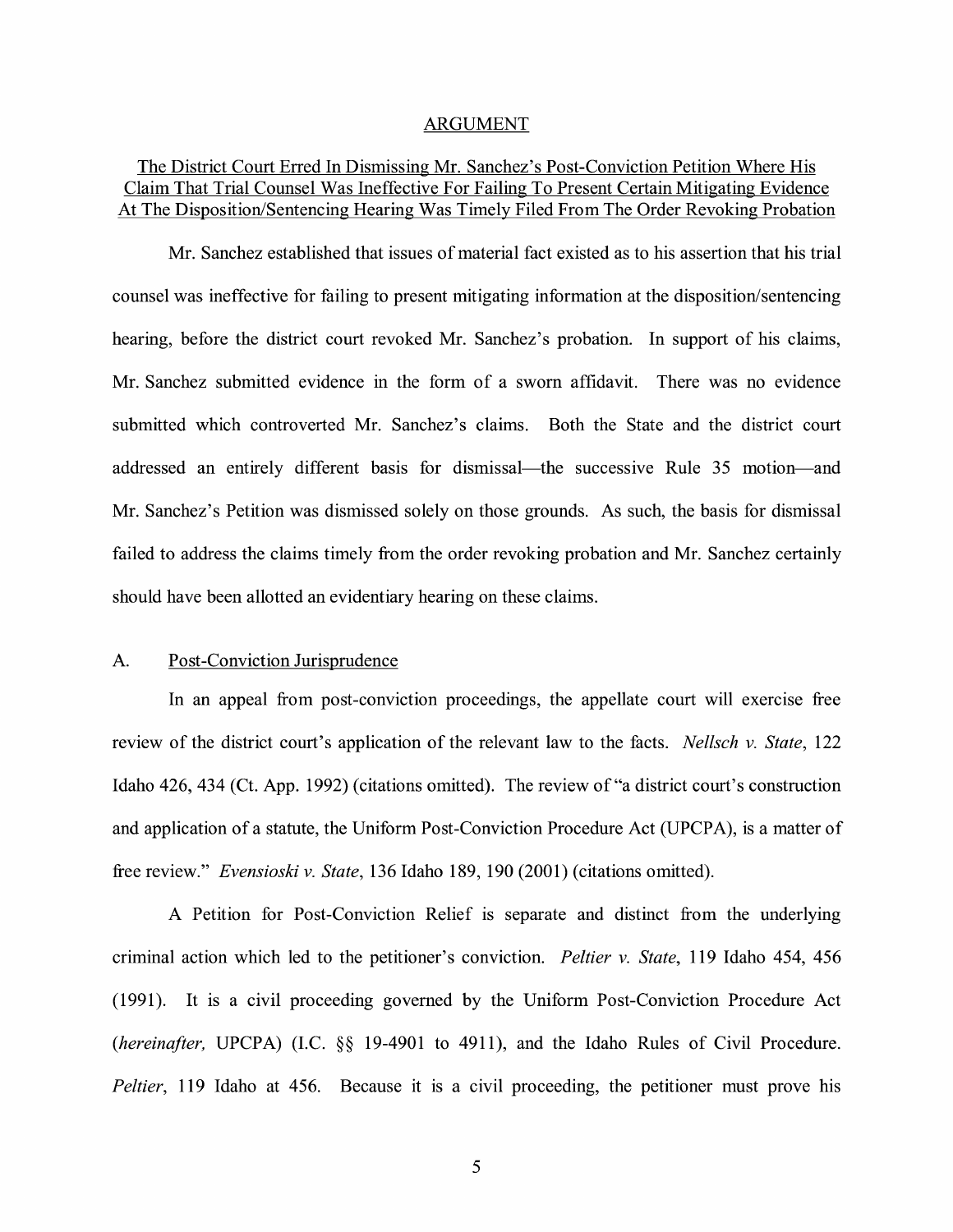allegations by a preponderance of the evidence. *Charboneau v. State,* 144 Idaho 900, 903 (2007). However, the petition initiating post-conviction proceeding differs from the complaint initiating a civil action. A post-conviction petition must include more than "a short and plain statement of the claim"; it "must be verified with respect to facts within the personal knowledge of the applicant, and affidavits, records or other evidence supporting its allegations must be attached, or the application must state why such supporting evidence is not attached." *Id.;*  I.C. § 19-4903.

The limitation period for filing a post-conviction petition begins to run, after an unsuccessful appeal, when the reviewing court issues a remittitur. *Freeman v. State,* 122 Idaho 627, 629 (Ct. App. 1992). "Because the district court was not required to take any action pertaining to the judgment of conviction, it was final when the remittitur was issued." *Cochran v. State,* 133 Idaho 205, 207 (Ct. App. 1999).

A claim of ineffective assistance of counsel may properly be brought through postconviction proceedings. *Murray v. State,* 121 Idaho 918, 924-25 (Ct. App. 1992). To prevail on a claim of ineffective assistance of counsel, a petitioner must first show that trial counsel's performance was constitutionally deficient—that the attorney's representation fell below an objective standard of reasonableness. *Strickland v. Washington,* 466 U.S. 668, 687 (1984); *Aragon v. State,* 114 Idaho 758, 760 (1988). After a defendant shows that his counsel was deficient, prejudice is shown if there is a "reasonable probability that, but for counsel's unprofessional errors, the result of the proceedings would have been different." *Strickland,* at 694; *Aragon,* at 760.

Just as I.R.C.P. 56 provides for summary judgment in other civil proceedings, the UPCPA allows for summary disposition of petitions where there is no genuine issue as to any

6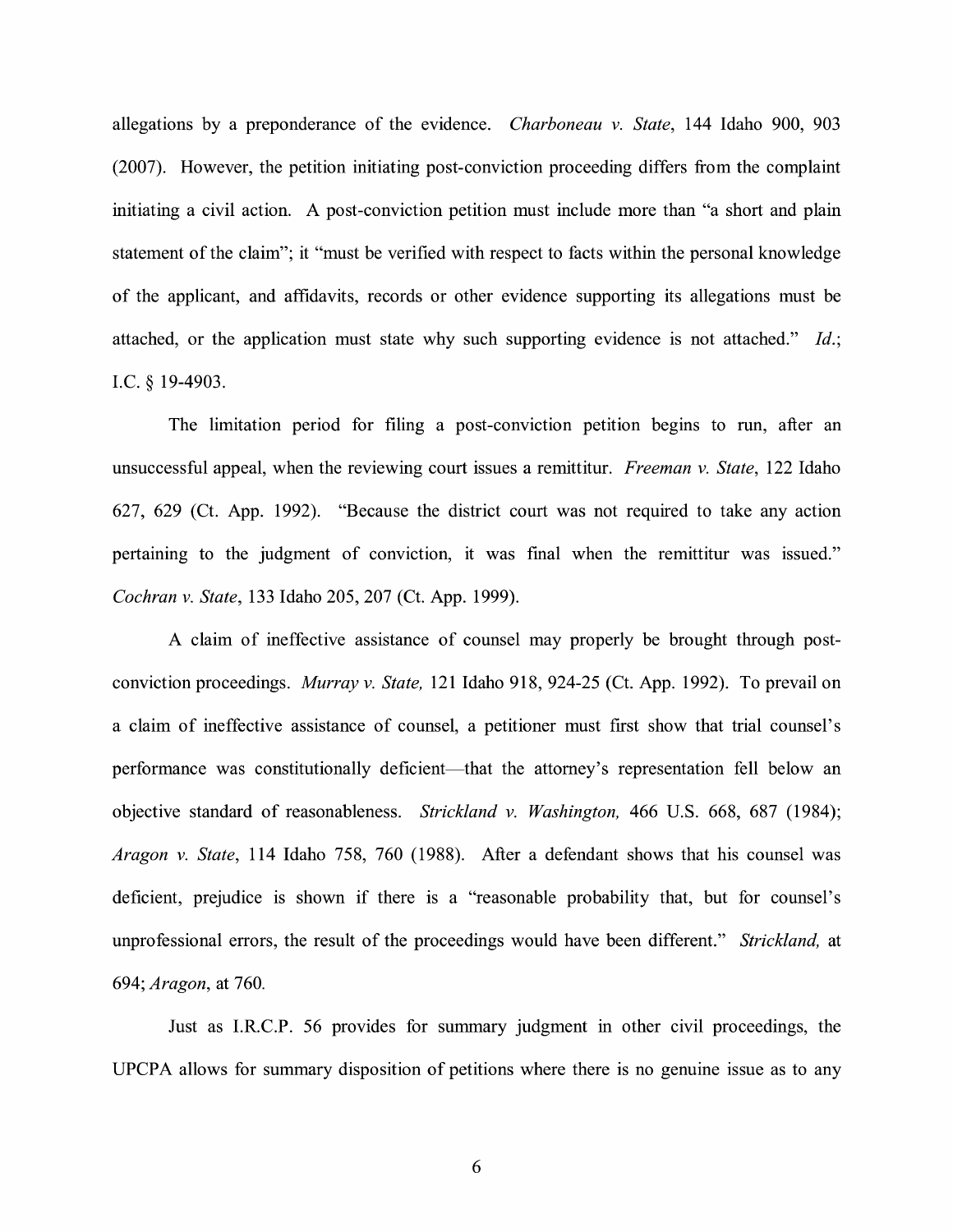material fact and one party is entitled to judgment as a matter of law. LC. § 19-4906(c). In analyzing a post-conviction petition under this standard, the district court need not "accept either the applicant's mere conclusory allegations, unsupported by admissible evidence, or the applicant's conclusions of law." *Martinez v. State,* 126 Idaho 813, 816-17 (Ct. App. 1995). Additionally, the district court need not accept those of the petitioner's allegations which are "clearly disproved by the record." *Coontz v. State,* 129 Idaho 360, 368 (Ct. App. 1996). However, if the petitioner presents some shred of evidentiary support for his allegations, the district court must take the petitioner's allegations as true, at least until such time as they are controverted by the State. *Tramel v. State,* 92 Idaho 643, 646 (1968) (holding that the State's motion to dismiss was unsupported by any affidavits or depositions, and therefore did not "controvert" the facts alleged in the petitioner's application). This is so even if the allegations appear incredible on their face. *Id.* The district court is required to accept the petitioner's unrebutted allegations as true, but is not required to accept the petitioner's conclusion. *Charboneau,* 144 Idaho at 903. Thus, only after the State controverts the petitioner's allegations can the district court consider the evidence. *Drapeau v. State,* 103 Idaho 612 (Ct. App. 1982). In doing so, it must still liberally construe the facts and draw reasonable inferences in favor of the petitioner. *Small v. State,* 132 Idaho 327,331 (Ct. App. 1998).

If a question of material fact is presented, the district court must conduct an evidentiary hearing to resolve that question. *Id.* If there is no question of fact, and if the State is entitled to judgment as a matter of law, dismissal can be ordered *sua sponte,* or pursuant to the State's motion. I.C.  $\S$  19-4906(b), (c).

Because evaluation of a motion for summary disposition does not involve the finding of contested facts by the district court, it necessarily involves only determinations of law.

7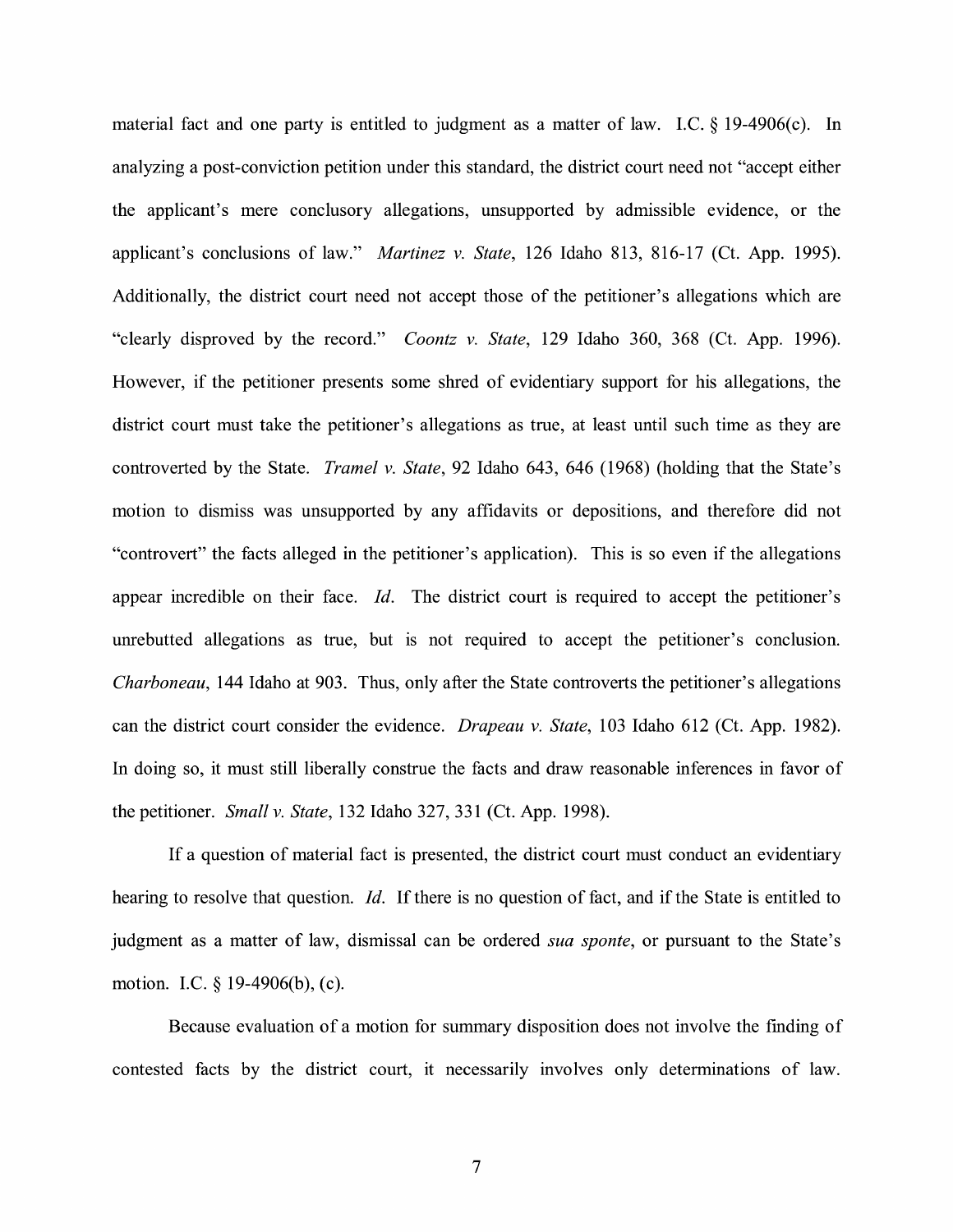Accordingly, an appellate court will review a district court's summary dismissal order *de novo. Muchow v. State,* 142 Idaho 401, 402-03 (2006).

## B. The District Court Erred In Dismissing Mr. Sanchez's Post-Conviction Petition Where The Claim That Trial Counsel Was Ineffective For Failing To Present Certain Mitigating Evidence At The Disposition/Sentencing Hearing Was Timely Filed From The Order Revoking Probation

Here, one post-conviction issue was whether Mr. Sanchez's trial counsel was ineffective for failing to present mitigating evidence at his probation disposition/sentencing hearing that Mr. Sanchez: (1) was a first-time father and this would have a positive effect on his future behavior; (2) would not benefit from prison programming, because he needed a much more structured drug and alcohol program such as the Port of Hope; (3) was a productive citizen in the community as he was paying taxes and was employed; (4) had community support—persons who were ready to verbalize their support. (R., pp.15-16.) The deficient performance by Mr. Sanchez's attorney at his probation disposition/sentencing hearing was asserted as a postconviction claim; however, the issue was never addressed by the district court in its decision to grant the State's motion for summary dismissal. *(See* Tr., p.8, L.13 - p.9, L.21.) At the February 26, 2019 hearing on the State's motion for summary dismissal, both parties and the district court discussed only the successive Rule 35 motion. *(See generally* Tr.) The district court decided only the successive Rule 35 claims made in the Petition, finding that the only issue "still alive" was the denial of the second Rule 35 motion and concluding that Mr. Sanchez's claims were not specific other than to say, "My trial counsel did refuse to do as I requested him to do on multiple occasions." (Tr., p.8, Ls.19-21.) The district court considered the statement in conjunction with Mr. Sanchez's later statement, "Trial counsel did willfully mess up my Rule 35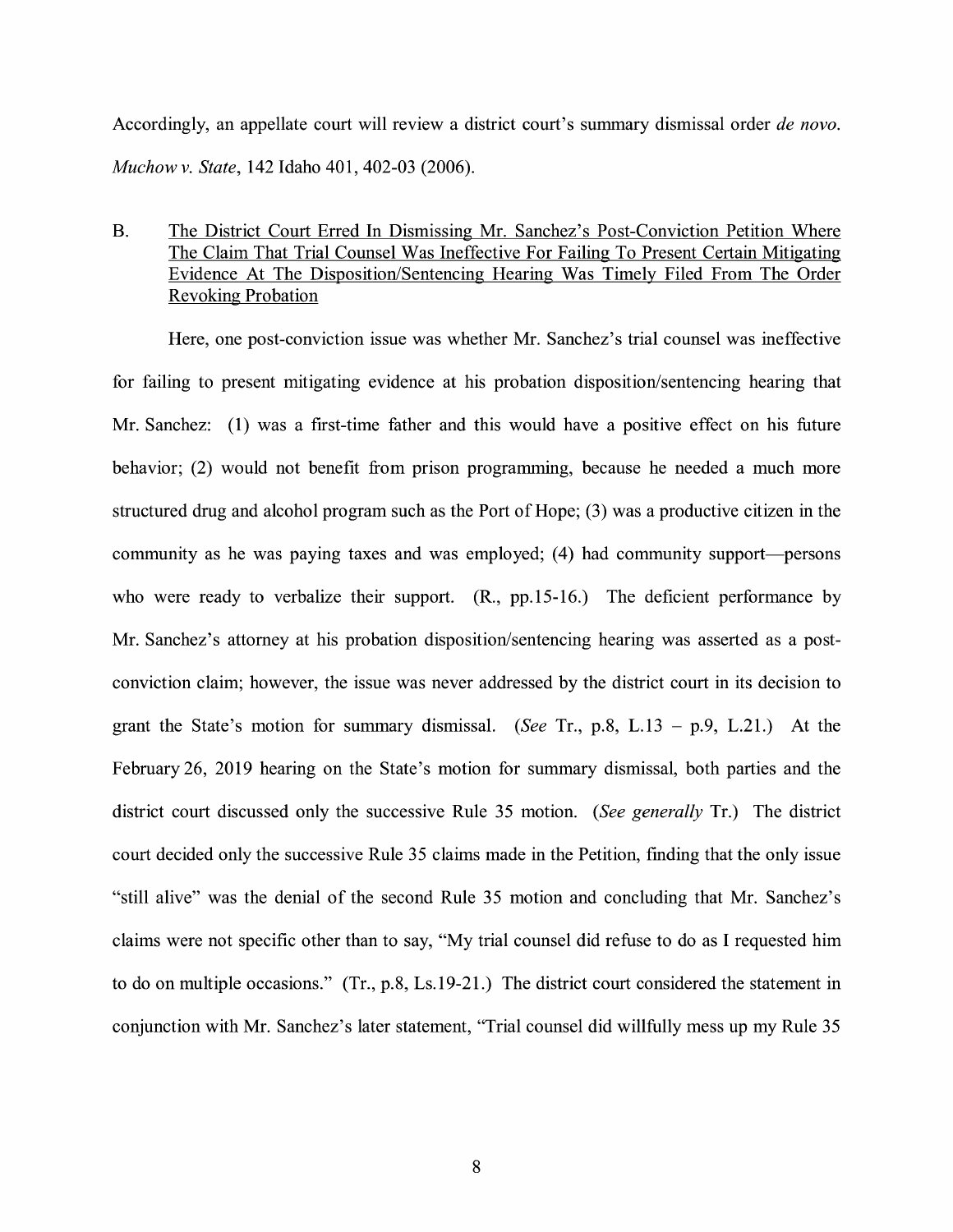two times. I believe it was intentional. I also believe that he refused to do as I requested because he was prejudiced against me." (Tr., p.8, L.21 - p.9, L.1.) The court concluded:

That doesn't get to the point that Ms. Payne argued that Mr. Sanchez allegedly  $\text{d}$ idn't -  $\text{d}$ idn't want Mr. Pierce, his attorney at the time, to file a Rule 35 at the time of sentencing when he was sent on his retained. I don't have any evidence of that. There's nothing in the petition. There's nothing in the declaration. And  $I -$ I do find that even if there was, the *Strickland* standard has in no way been met; neither an allegation, let alone any sort of proof that the attorney's performance fell below an objective standard, and a demonstration of actual prejudice, so that's the only thing that's even possibly alive, and I think it's appropriate for summary dismissal, and the other issues are all untimely.

 $(Tr, p.8, L.13 - p.9, L.15)$  The district court dismissed the petition because it did not find that Mr. Sanchez supported his allegation that his counsel's performance was deficient for filing a Rule 35 from Mr. Sanchez's sentencing hearing, and that Mr. Sanchez did not show prejudice even if the performance in filing a premature Rule 35 was deficient.  $(Tr, p.8, L.16 - p.9, L.15)$ The court found that all other issues were untimely. (Tr., p.8, Ls.14-16; p.9, Ls.9-15.)

The district court correctly found that the Petition was untimely from the original judgment of conviction and the guilty plea (Tr., p.9, Ls.16-19); however, the district court failed to recognize that the post-conviction action *was* timely filed from the remittitur issued after Mr. Sanchez's appeal from the order revoking probation (R., p.19). The district court erred by dismissing the Petition in its entirety, as Mr. Sanchez's Petition, filed on December 5, 2018, was timely filed from the remittitur issued on December 5, 2017. (R., pp.5, 19.)

Mr. Sanchez's Petition was timely filed where he timely appealed the revocation of his probation, a remittitur in the appeal was issued on December 5, 2017, and Mr. Sanchez filed his post-conviction petition one year later. Thus, the district court erred where it concluded that only the successive Rule 35 motion was at issue, and by dismissing the Petition in its entirety, on that basis.